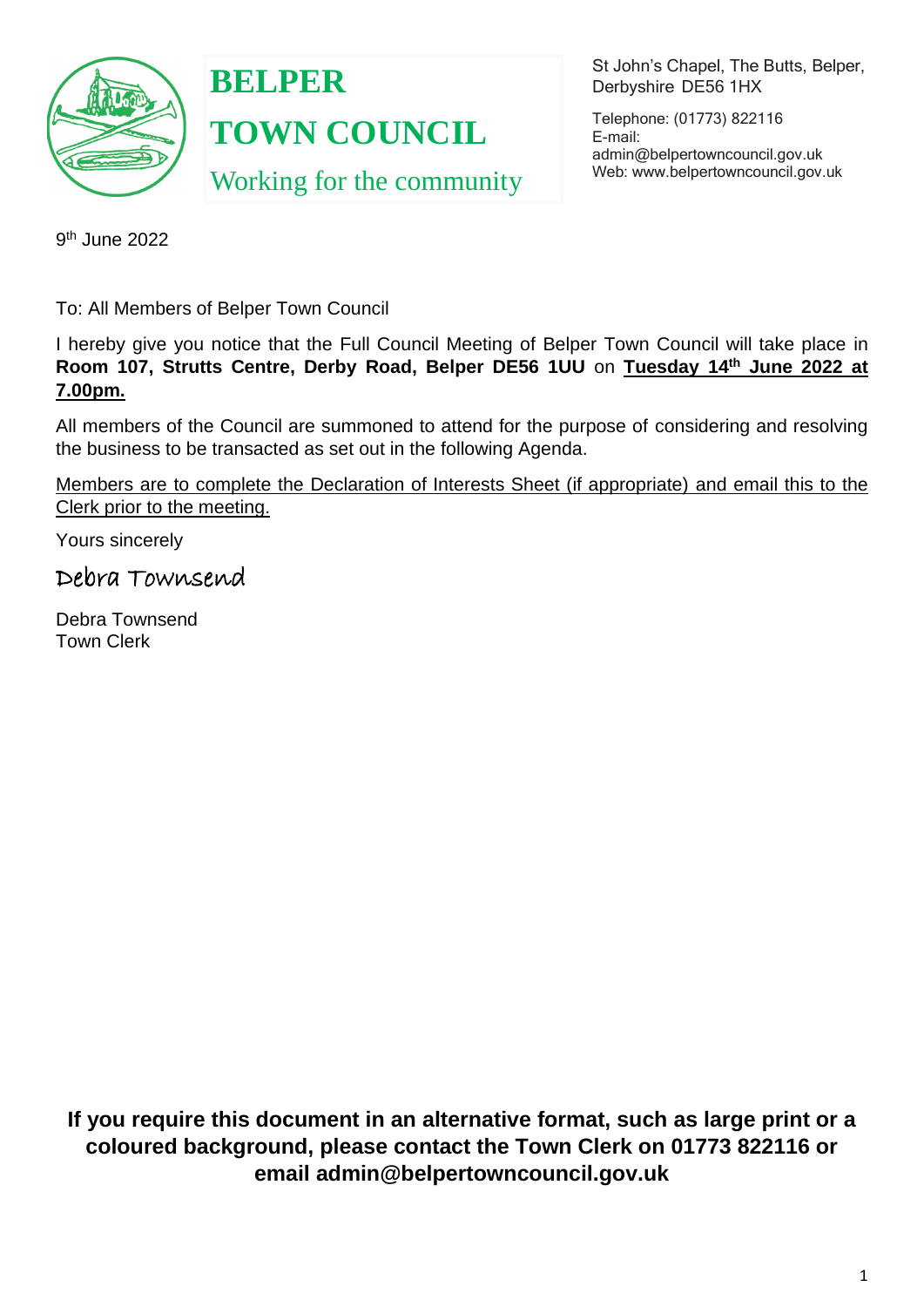## **AGENDA**

## **1 To receive apologies for absence.**

## **2 Variation of Order of Business.**

### **3 Declaration of Members Interests and Requests for Dispensation**

Members are requested to declare the existence and nature of any disclosable pecuniary interest and/or other interest, not already on their register of interests, in any item on the agenda and withdraw from the meeting at the appropriate time, or to request a dispensation. Please note that appropriate forms should be completed prior to commencement of the meeting.

### **4 Recording and Filming of Council and Committee Meetings**

The right to record, film and to broadcast meetings of the council and committees is established following the Local Government Audit and Accountability Act 2014. This is in addition to the rights of the press and public to attend such meetings. Meetings or parts of the meetings from which the press and public are excluded may not be filmed or recorded. Members of the public are permitted to film or record meetings to which they are permitted access, in a non-disruptive manner.

### **5 Confidential Items**

To determine which additional items, if any, on the Agenda should be taken with the public excluded. If the Council decides to exclude the public it will be necessary to pass a resolution in the following terms:-

"That in view of the confidential nature of the business about to be transacted, to consider a resolution to exclude the Press and Public from the meeting in accordance with the Public Bodies (Admission to Meetings) Act 1960, s1, in order to discuss the item."

#### **6 Public Speaking (not exceeding a total of 30 minutes)**

- (a) A maximum of three (3) minutes or at the Chairman's discretion will be made available for each member of the public to comment on any matter.
- (b) If the Police Liaison Officer, a County Council or Borough Council Member is in attendance they will be given the opportunity to raise any relevant matter.

## **7 Minutes**

- (a) To note and accept the recommendations of the Herbert Strutt Charity Committee held on 3 rd May 2022
- (b) To receive and approve the Full Council Meeting Minutes 5056 5087 as a true record, held on  $10^{th}$  May 2022.
- (c) To note and accept the recommendations of the Finance, Governance and Staff Committee held on 24<sup>th</sup> May 2022.
- (d) To note and accept the recommendations of the Youth Committee held on  $7<sup>th</sup>$  June 2022.
- (e) To note and accept the recommendations of the Planning Committee held on  $7<sup>th</sup>$  June 2022.

#### **8 Mayor's Announcements**

## **9 Finance Report**

- (a) To approve payments and receipts for May 2022
- $(b)$  To note the cash and reserves statement to 30<sup>th</sup> May 2022
- (c) To note the Income and Expenditure summary to  $30<sup>th</sup>$  May 2022

#### **10 Schedule of Direct Debit Payments 22-23**

To note and agree the schedule of Direct Debit payments as attached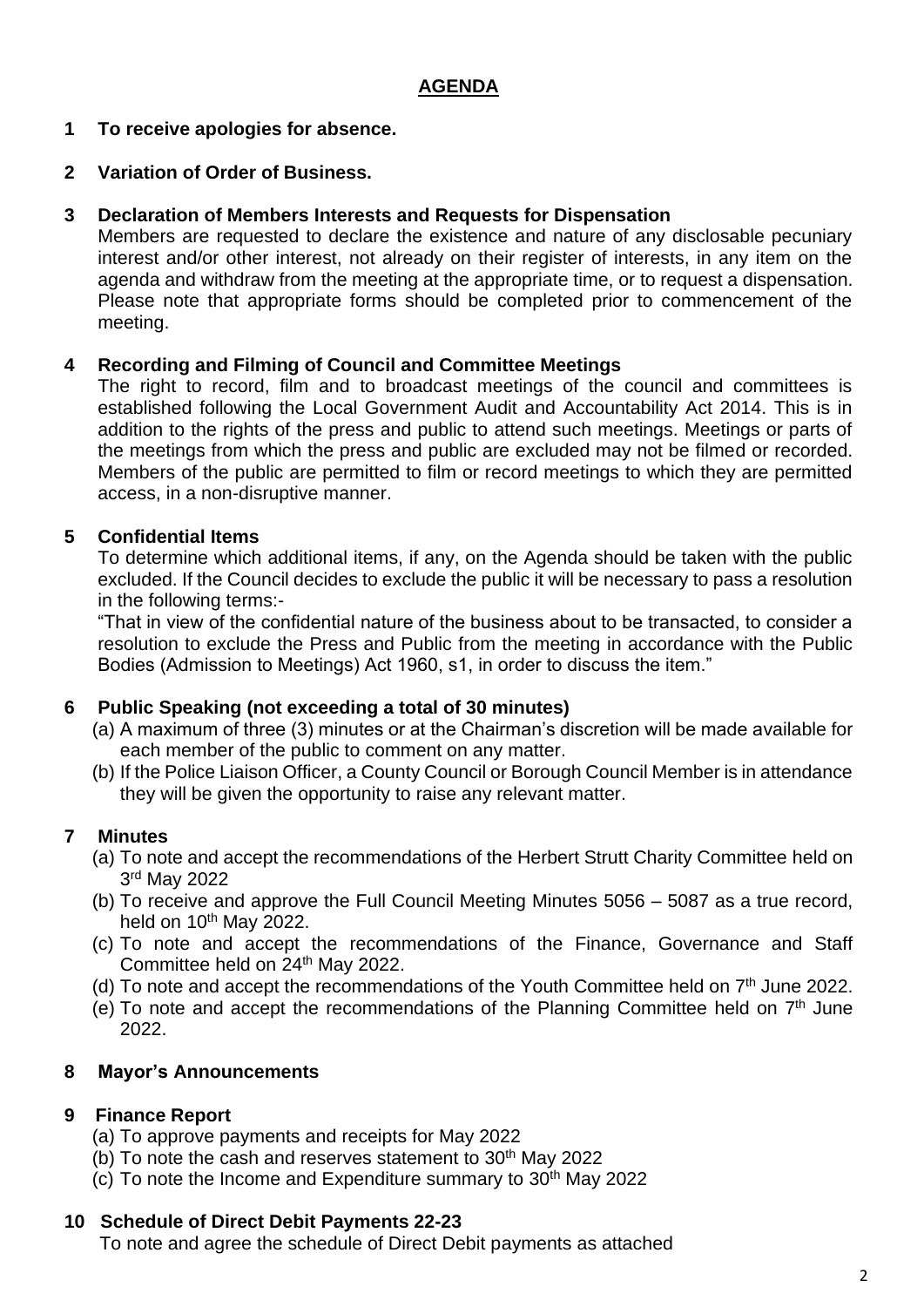## **11 Car Park Report (submitted by the Car Park Working Group)**

To consider a report and recommendations submitted by the Car Park Working Group.

### **12 Larks in the Park**

To consider the Larks in the Park Programme - Summer 2022.

#### **13 East Midlands in Bloom Entry**

To consider the entry for the East Midlands in Bloom competition.

#### **14 To Appoint Representatives on Outside Bodies**

This was deferred from the Meeting of Full Council of 10.5.22.

#### **15 Planning Matters**

To submit comments on any additional planning applications received since the Planning Committee, and to note any further decisions, including;

AVA/2022/0921. 105 Bridge Street Belper Derbyshire DE56 1BA. Conversion and subdivision of former library (block 1) into a two bedroom dwelling and five Use Class E units, conversion of outbuilding (block 2) into office (Use Class E), retention of existing garage (block 3), installation of air source heat pump, provision of parking areas and associated landscaping. (This may affect the setting of a Listed Building and/or Conservation Area).

AVA/2022/0495. Moss Office Services Ltd Unit 1 65C King Street Belper Derbyshire DE56 1QA Replacement of windows to front elevation including alterations to window apertures (this may affect the setting of a listed building and conservation area).

#### **16 Neighbourhood Plan**

Report on monitoring the first year of the Belper Neighbourhood Plan 2021-2022

#### **17 Christmas Light Switch-on**

The Christmas light switch on is traditionally held on the last Friday in November. However in 2022, there is a World Cup match featuring England vs USA starting at 7.00 pm. This could have an impact on the event, and Council are asked if they wish to moving it (possibly to Friday 2<sup>nd</sup> December 2022).

#### **18 Outside Bodies**

To note verbal reports from Council Representatives on outside bodies.

#### **19 Items to note and correspondence received**

All items to note have been circulated by email. To note correspondence below;

- a) An enquiry has been received regarding the possibility of erecting a bandstand in the Memorial Gardens (Cllr Spendlove).
- b) Report from Belper Children's Book Festival.

#### **20 To discuss any press releases to be made through Communications Working Group**

#### **21 Exclusion of the Press and Public**

Pursuant to Section 1(2) of the Public Bodies (Admission to Meetings) Act 1960, the press and public be excluded from the Meeting due to the confidential nature of the business to be transacted.

### **22 Flooding Report (Cllr Monkman) (Exempt as refers to matters including commercial sensitivity)**